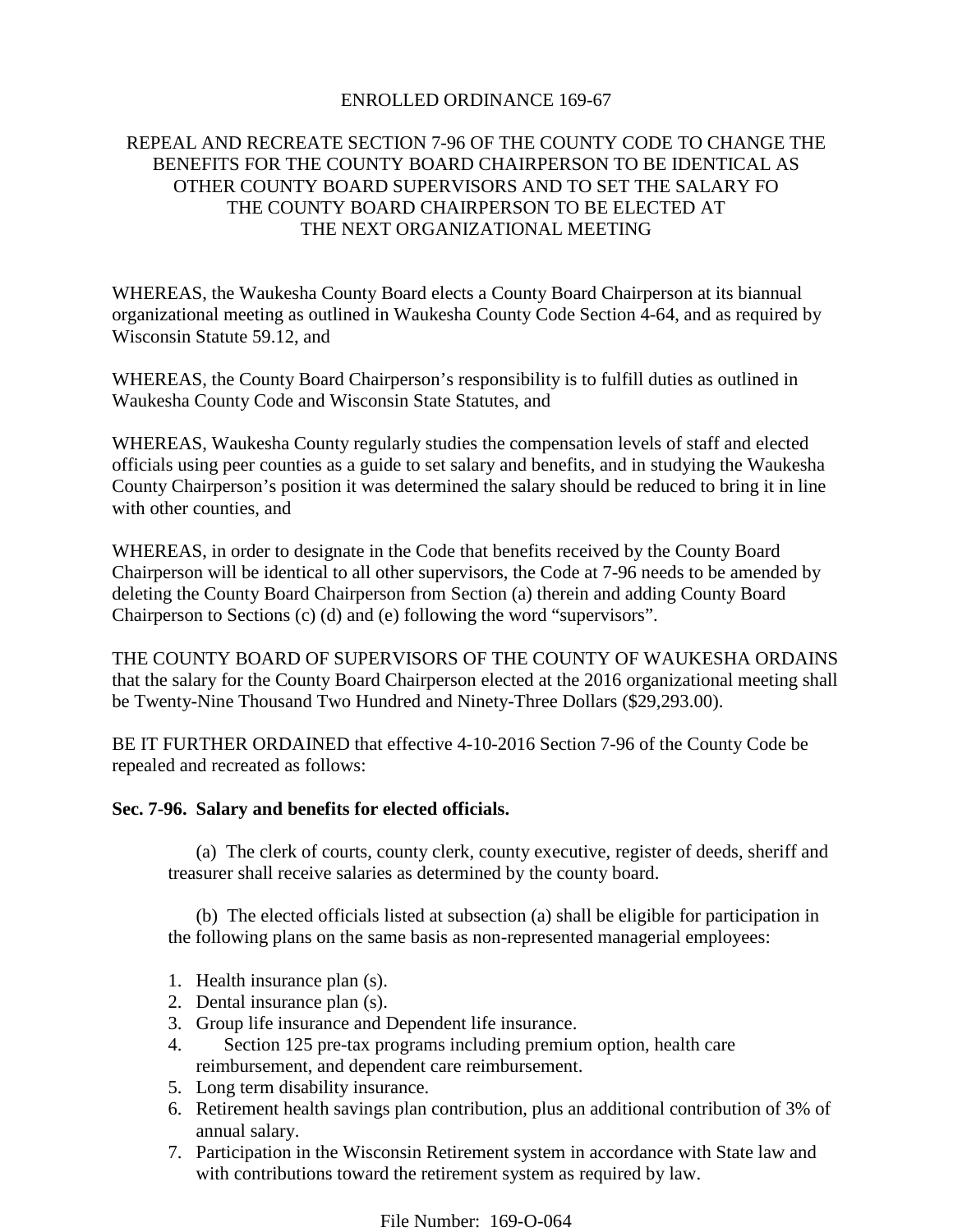(c) County board supervisors and county board chairperson shall receive a salary as determined by the county board.

(d) County board supervisors and county board chairperson shall be eligible for participation in the following plans:

- 1. Point-of-service health insurance at the participating supervisor's cost and at no cost to Waukesha County;
- 2. Dental insurance or dental health maintenance organization at the participating supervisor's cost and at no cost to Waukesha County;
- 3. Group life insurance plan with a dependent life insurance option on the official's spouse and eligible dependents at the participating supervisor's cost and at no cost to Waukesha County; and
- 4. Section 125 pre-tax premium option.

(e) The clerk of courts, county board supervisors, county board chairperson, county clerk, county executive, register of deeds, sheriff, and treasurer may continue in the county health and life insurance programs after leaving office, provided that they pay one hundred (100) percent of the cost of the plans, and provided further that they are age fifty-five (55) or older and have served at least two (2) complete terms in office.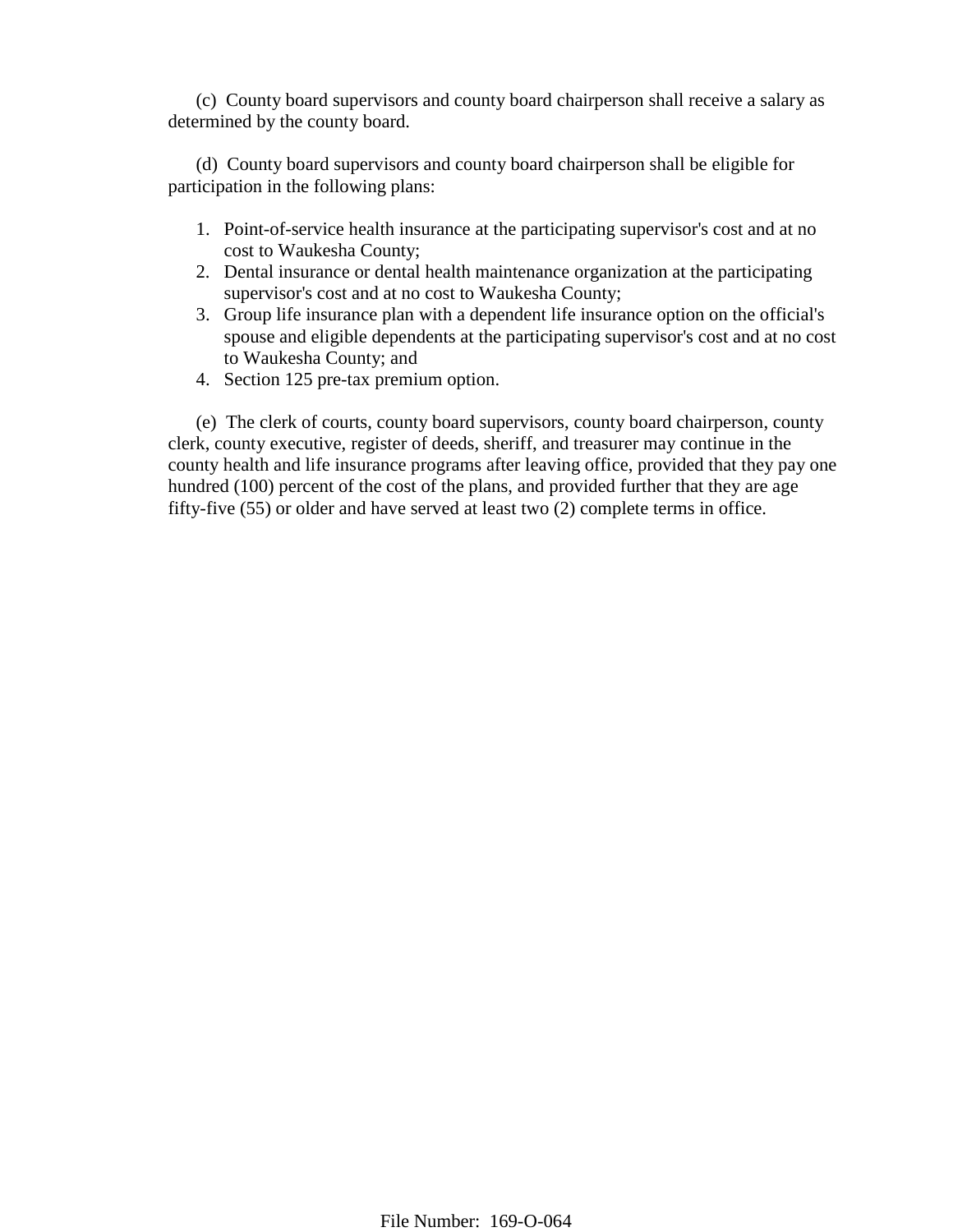#### FISCAL NOTE

## REPEAL AND RECREATE SECTION 7-96 OF THE COUNTY CODE TO CHANGE THE BENEFITS FOR THE COUNTY BOARD CHAIRPERSON TO BE IDENTICAL AS OTHER COUNTY BOARD SUPERVISORS AND TO SET THE SALARY FOR THE COUNTY BOARD CHAIRPERSON TO BE ELECTED AT THE NEXT ORGANIZATIONAL MEETING

This ordinance changes the County Code to reduce the salary for the County Board Chairperson by half to be more in-line with similarly elected County Board Chairpersons in peer Counties throughout the state. The amended County Code would also make the County Board Chairperson eligible for the same benefits as other County Board Supervisors currently receive (discussed below). These changes would be effective upon the beginning of the next term for the County Board Chairperson in April of 2016.

Currently, the County Board Chairperson is eligible for benefits that other County full-time elected officials receive, including partial County funding of health and dental insurance, County-funded life and long-term disability insurance, and county contributions to postemployment health accounts.

Under the changed County Code, the County Board Chairperson (to be the same as current County Board Supervisors) will be eligible to enroll in the County's point of service health insurance plan, dental insurance plan and group life insurance plan, but must pay for 100 percent of the costs, at no cost to the County. The County would still be required to pay for Social Security taxes and Wisconsin Retirement System pension contributions based on the County Board Chairperson's salary. Cost savings are estimated at about \$55,000 and displayed in the table below.

|                                  | Current  | Proposed | Change       |
|----------------------------------|----------|----------|--------------|
| Salary                           | \$58,586 | \$29,293 | $(\$29,293)$ |
| Health Ins. (Assume Family Plan) | \$17,556 | \$0      | (\$17,556)   |
| Social Security                  | \$4,482  | \$2,241  | $(\$2,241)$  |
| Retirement                       | \$4,540  | \$2,270  | $(\$2,270)$  |
| <b>Other Benefits</b>            | \$3,893  | \$0      | $(\$3,893)$  |
| <b>Total</b>                     | \$89,057 | \$33,804 | $(\$55,253)$ |

#### **Estimated Annual Savings\***

\*Based on comparable twelve-month fiscal period. Savings are based on the current-year 2014 benefit levels and consist only of the County's share of these costs.

Linda Withowski

Linda G. Witkowski Budget Manager 10/8/2014

\_\_\_\_\_\_\_\_\_\_\_\_\_\_\_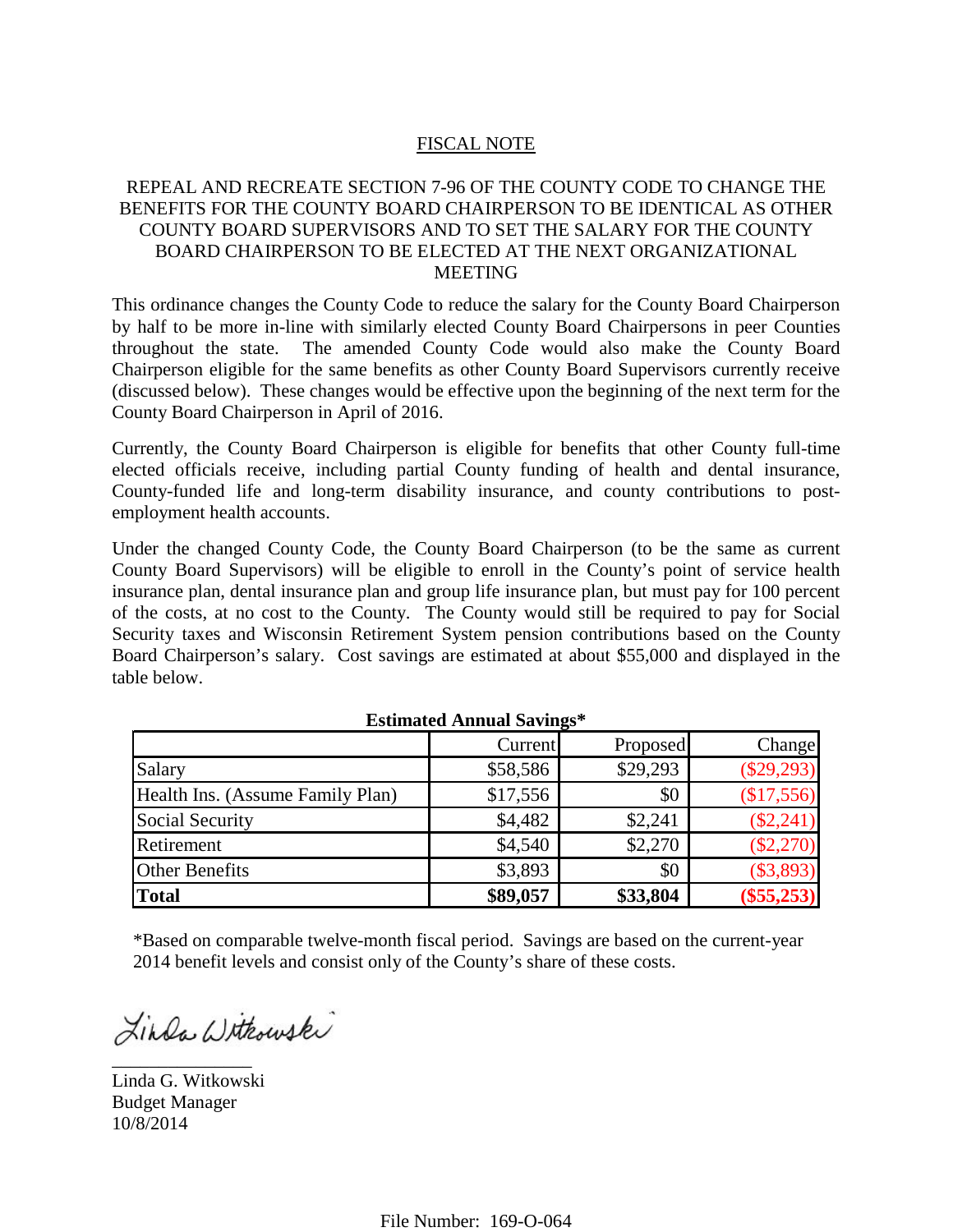REPEAL AND RECREATE SECTION 7-96 OF THE COUNTY CODE TO CHANGE THE BENEFITS FOR THE COUNTY BOARD CHAIRPERSON TO BE IDENTICAL AS OTHER COUNTY BOARD SUPERVISORS AND TO SET THE SALARY FO THE COUNTY BOARD CHAIRPERSON TO BE ELECTED AT THE NEXT ORGANIZATIONAL MEETING

Presented by: Approved by: Approved by: **Executive Committee** Human Resources Committee **Finance Committee** € Paul L. Decker, Chair David D. Zimmermann, Chair James A. Heinrich, Chair einnah mili Michael A. Crowler Eric Highum James A. Heinrich Jennifer Gra Pauline T. Jaske Richard Morris-Christine M. Howard David **Larry Nelson** Rullar Peter M. Wolff Larry Nelson Duane E. Paulson Gilbert W. Yerke Jeremy Walz Steve Whittow David D. Zimmermann William J. Zaborowski The foregoing legislation adopted by the County Board of Supervisors of Waukesha County, Wisconsin, was presented to the County Executive on: Date: 11 Kathleen Novack County Clerk The foregoing legislation adopted by the County Board of Supervisors of Waukesha County, Wisconsin, is 11 . Vadra hereby: Approved:  $X$ Vetoed: Date:  $||-17-201||$ 

Daniel P. Vrakas, County Executive

169-O-064